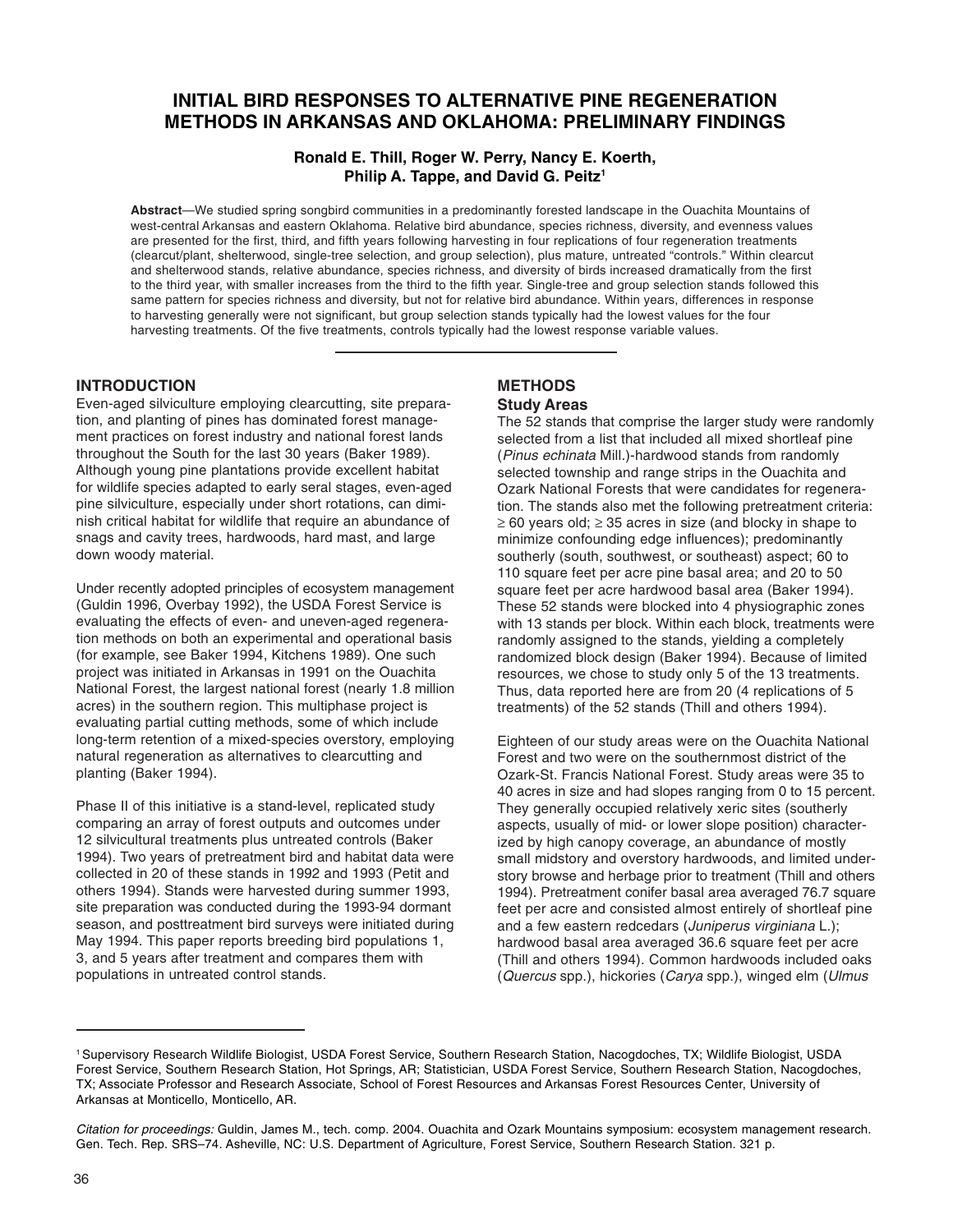alata Michx.), and black gum (Nyssa sylvatica Marsh.) (Guldin and others 1994). Pine site index (base age 50) averaged 62.2 feet over all 52 stands. For information on topography, soils, and climate, see Baker (1994).

All 20 stands contained ephemeral, and occasionally intermittent, drainages that typically flow only during and after heavy rains. Unharvested linear strips ("greenbelts") were established along these drainages in the 16 treated stands for watershed protection. Ephemeral and intermittent greenbelts were typically 65- and 130-feet wide, respectively. Greenbelts comprised 4 to 20 percent of the 16 harvested stands and averaged 10.9 percent. Prior to treatment, there was generally little difference in woody vegetation composition or structure between greenbelts and the surrounding habitat. On the upper slopes of most stands, these drainages tend to be steep and rocky and typically contain water only for brief periods.

Postharvest overstory basal area data were obtained as described by Guldin and others (1994). For additional information on sites, treatments, general stand characteristics, and pretreatment wildlife habitat conditions, see Baker (1994), Guldin and others (1994), and Thill and others (1994), respectively.

### **Treatments**

Although the larger study involves 13 treatments, we chose to evaluate those treatments where an overstory hardwood component was retained to improve wildlife habitat and aesthetics; we also included clearcutting, which had been the principle timber harvesting and regeneration method for decades. Thus, four treatments (clearcut, shelterwood, single-tree, and group selection) plus an untreated control were evaluated. Harvesting was completed between June 1 and September 30, 1993.

**Clearcut**—All merchantable pines and hardwoods were harvested except for 2 to 5 square feet per acre of hardwood basal area retained for mast production and/or cavity and den sites. All trees that were not harvested or retained were injected with herbicide (Baker 1994). After harvesting, all four sites were scheduled to be ripped on the contour at 10-foot intervals to a depth of 6 to 8 inches and planted with genetically improved shortleaf pine seedlings on an 8-foot spacing within the rips. However, contractors could not be obtained to rip two sites; these sites were treated identically to the other two clearcuts but were not ripped. Genetically improved pines were planted between December 1994 and March 1995. One stand was replanted in February 1996 due to inadequate stocking.

**Shelterwood**—From 20 to 40 of the largest pines and hardwoods per acre were retained; the combined basal area of trees that were left was 30 to 40 square feet per acre, of which 5 to 15 square feet per acre were hardwoods. All other pines and hardwoods were harvested or felled and left on the ground.

**Single-tree selection**—Under this treatment, some pines and hardwoods will be harvested approximately every 10 years. As with future thinning treatments, residual basal area after this first cutting cycle ranged from 45 to 65 square feet per acre, with 5 to 20 square feet per acre in hardwoods. Site preparation consisted of removing all hardwoods < 5.9 inches diameter at breast height (d.b.h.).

**Group selection**—As in the single-tree selection stands, portions of these stands will be harvested approximately every 10 years. During each harvest entry, approximately 10 percent of each stand will be cut in openings that will generally range from 0.5 to 2.0 acres in size. Because 1993 was the first entry, about 10 percent of our stands were in group openings. All pines in these openings were cut, but 5 to 10 square feet per acre of overstory hardwood basal area was retained. Within the matrix surrounding these openings, pines were thinned to 70 to 80 square feet per acre basal area, but no hardwoods were removed. Site preparation in group openings consisted of chain-saw felling all hardwoods < 5.9 inches d.b.h.; no site preparation occurred outside these openings.

**Untreated controls**—With the exception of protection from severe loss to wildfire or insects, no management was or will be conducted in these mature second-growth, pinehardwood stands.

### **Bird Surveys**

Before treatment, bird populations were surveyed in five or six (depending on stand size and shape) permanent 131 foot-radius (1.24-acres) point-count plots (Verner 1988) spaced evenly over each of the 20 study areas (Petit and others 1994). Plots were usually  $\geq$  425 feet apart and all plot edges were  $\geq$  295 feet from stand boundaries. Beginning in 1994, we randomly deleted one plot from stands where six plots had been established so that all posttreatment comparisons would be based on identical sampling effort.

Because group selection opening locations were not known when permanent sampling plots were established, posttreatment surveys sampled a mix of openings and surrounding (matrix) habitat. Likewise, posttreatment surveys also sampled some greenbelts in most harvested stands. Thus, data presented here characterize operational, stand-level conditions rather than individual, within-stand habitat components such as greenbelts, openings, or matrix habitat.

Plots were surveyed for birds once each by three observers in 1994 and once each by six observers in 1996 and 1998. All surveys were conducted between May 3 and June 12. Surveys at each plot lasted 10 minutes, and all surveys were conducted within 3.5 hours of sunrise. Surveys were not conducted during heavy rain or windy conditions. At each plot, all birds seen or heard within and outside the plot (but within the same stand) were recorded separately.

### **Analyses**

Observers differed to some extent each year and sampling effort was increased the last 2 years; consequently, differences among years were not evaluated statistically but are reported for descriptive purposes. Because our primary interest is in differences among treatments within years, statistical tests are presented only for within-year comparisons. Findings reported here are based only on data collected within 131-foot-radius plots.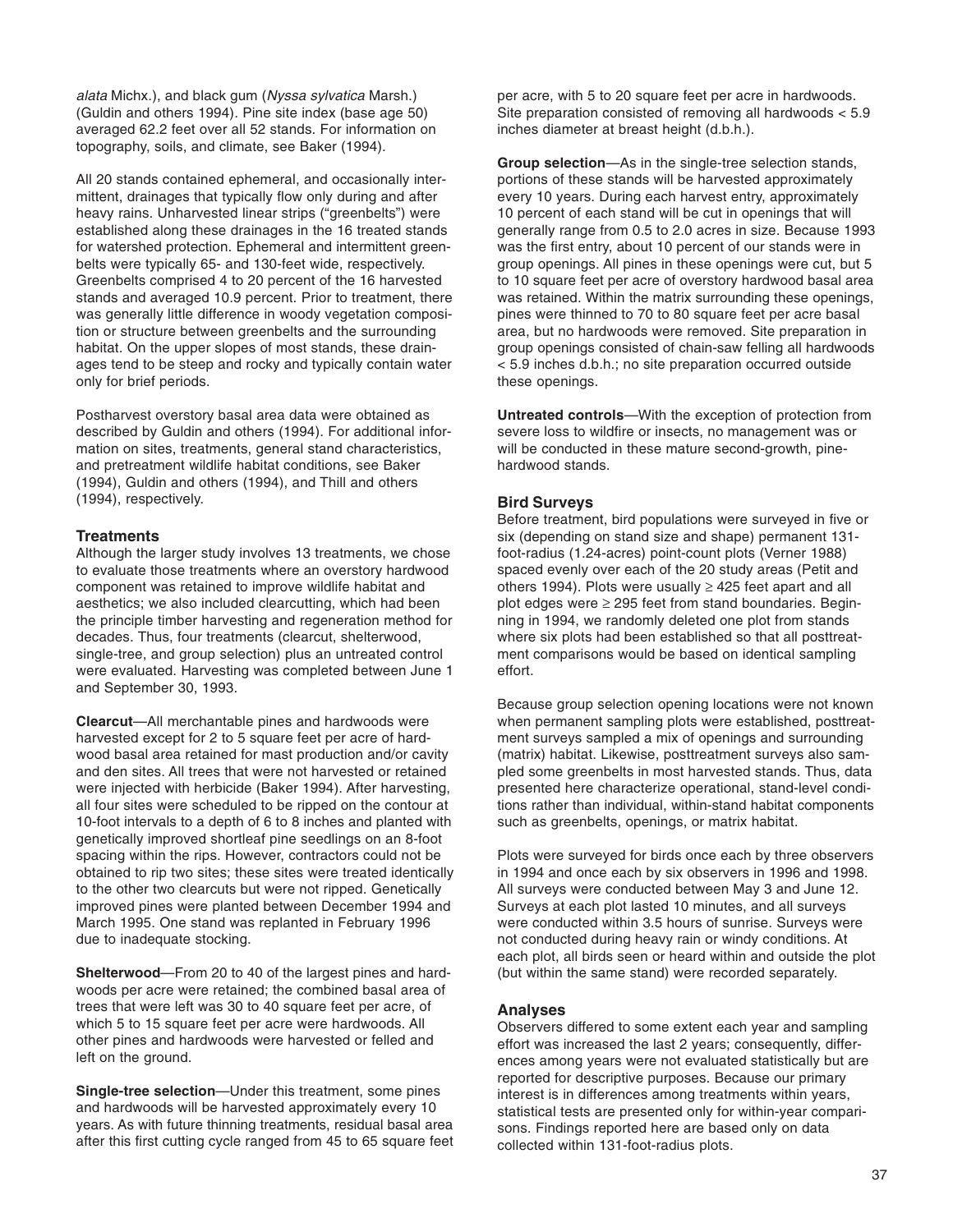Relative bird abundance was calculated as the mean number of birds encountered on each plot across all observers. Relative species richness was calculated as the number of species encountered on each plot, composited across observers. Species diversity (Shannon-Weiner diversity index) and evenness are based on these composited values (Magurran 1988). Differences among treatments for all variables were evaluated using randomized-block analyses of variance (with physiographic zones as blocks and plots as subsamples:  $n = 100$ , four blocks X five treatments X five plots/ stand). Where sampling error and experimental error were not different (alpha =  $0.15$ ), treatment effect was tested with sampling error; otherwise, experimental error was used to test for treatment differences. Mean separation was accomplished using REGWQ multiple range tests (alpha  $= 0.05$ ) (SAS Institute Inc. 1988).

### **RESULTS AND DISCUSSION Posttreatment Stand Characteristics**

Prior to harvesting, pine, hardwood, and total basal area averaged 76.7, 36.6, and 113.4 square feet per acre, respectively. Pine and hardwood basal area were similar  $(P>0.05)$ among the 20 stands when grouped by future treatment (Thill and others 1994). The most intensive treatments, as indicated by residual basal area, occurred in group selection openings and clearcuts (fig. 1). Average residual hardwood basal area in shelterwood and single-tree selection stands was identical (13.5 square feet per acre), and slightly less than in group openings (17.0 square feet per acre). Residual hardwood basal area in the group selection matrix habitat was comparable (27.0 square feet per acre) to that of controls (28.8 square feet).

### **Relative Abundance**

Within treatments, postharvest bird abundance increased progressively each year in all treatments except controls, which had slightly lower abundance in 1996 than in 1994 or

1998 (fig. 2). The amount of increase in bird abundance between years decreased in clearcuts and shelterwoods from 1996 to 1998 relative to the increase from 1994 to 1996 (fig. 2). This pattern was not apparent in the singletree and group selection treatments. In fact, the differences in relative abundance for both single-tree and group selection stands between 1996 and 1998 were greater than between 1994 and 1996.

Differences in relative abundance among treatments were statistically significant during 1994 ( $F = 7.54$ ; 4,80 df;  $P =$ 0.0001), 1996 ( $F = 5.17$ ; 4,12 df;  $P = 0.0118$ ), and 1998 ( $F = 0.0118$ )  $= 27.32$ ; 4,12 df;  $P = 0.0001$ ). During the first year after treatment, relative abundance was significantly lower in controls than in other treatments; no differences existed among harvested stands (fig. 2). During the third year after treatment, abundance was lower in control stands than in clearcut and shelterwood stands. By the fifth after treatment, relative abundance was comparable in clearcut, shelterwood, and single-tree selection stands, but relative abundance in these three treatments was significantly higher than in group selection and control stands, both of which also differed significantly (fig. 2). When data for the four harvested treatments were averaged within years, relative abundance was 2.1, 3.1, and 2.5 times greater than in controls during 1994, 1996, and 1998, respectively.

# **Species Richness**

In harvested stands, avian species richness increased substantially from the first to the third year for all treatments except controls; only moderate increases occurred in harvested stands between the third and fifth years after treatment (fig. 3). Species richness in control stands also increased each year, but this increase between years was more uniform than in treated stands. While the cause for apparent increases in species richness in control stands is unknown, the amount of between-year variation is only



Figure 1—Pine and hardwood basal area in untreated controls and four regeneration treatments immediately after harvest of pine-hardwood stands in the Ouachita Mountains of Arkansas and Oklahoma.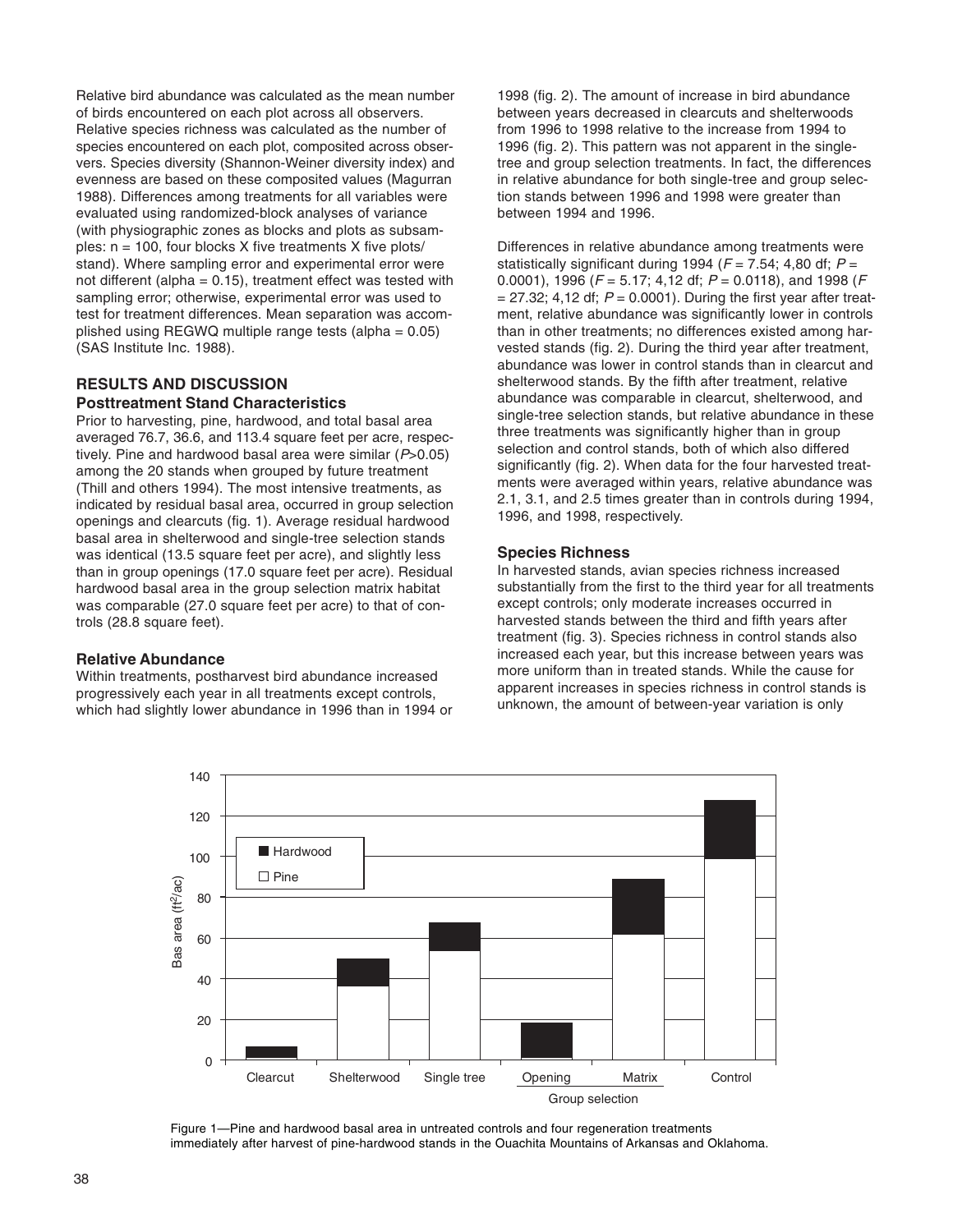

Figure 2—Relative bird abundance by silvicultural treatment during the first (1994), third (1996), and fifth years (1998) after harvesting of pine-hardwood stands in the Ouachita Mountains of Arkansas and Oklahoma. Within years, bars with different letters are significantly different (P<0.05).



Figure 3—Bird species richness by silvicultural treatment during the first (1994), third (1996), and fifth years (1998) after harvesting of pine-hardwood stands in the Ouachita Mountains of Arkansas and Oklahoma. Within years, bars with different letters are significantly different  $(P<0.05)$ .

slightly higher than observed prior to treatment (Petit and others 1994; fig. 6) and probably reflects inherent temporal variability and/or observer differences.

Within years, differences in species richness among treatments were significant during 1994 ( $F = 3.66$ ; 4,12 df;  $P =$ 0.0360), 1996 ( $F = 3.41$ ; 4,12 df;  $P = 0.0440$ ), and 1998 ( $F = 0.0360$ )  $= 12.66$ ; 4,12 df;  $P = 0.0003$ ). Within years, species richness was consistently lowest in untreated controls. Among the four harvested treatments, differences in richness were not significant during any year (fig. 3). However, in all 3 years species richness was significantly higher in shelterwood stands than in controls. Clearcuts and single-tree stands had higher species richness than controls in 2 years (1996 and 1998, and 1994 and 1998, respectively). Species richness in group selection stands was higher than in controls

only during the fifth year. When data for the four harvested treatments were averaged within years, species richness was 1.7, 2.5, and 2.0 times greater than in controls during 1994, 1996, and 1998, respectively.

#### **Diversity**

Within harvested treatments, diversity increased each year, but the amounts of increase declined over time (fig. 4). Diversity followed a similar pattern to species richness in control stands.

Within years, controls consistently had the lowest avian diversity. Differences in diversity among the five treatments were significant during the first  $(F = 4.06; 4.12$  df;  $P = 0.0262$ ) and fifth years ( $F = 8.60$ ; 4,12 df;  $P = 0.0016$ ) and nearly so  $(F = 3.15; 4.12 \text{ df}; P = 0.0551)$  during the third year after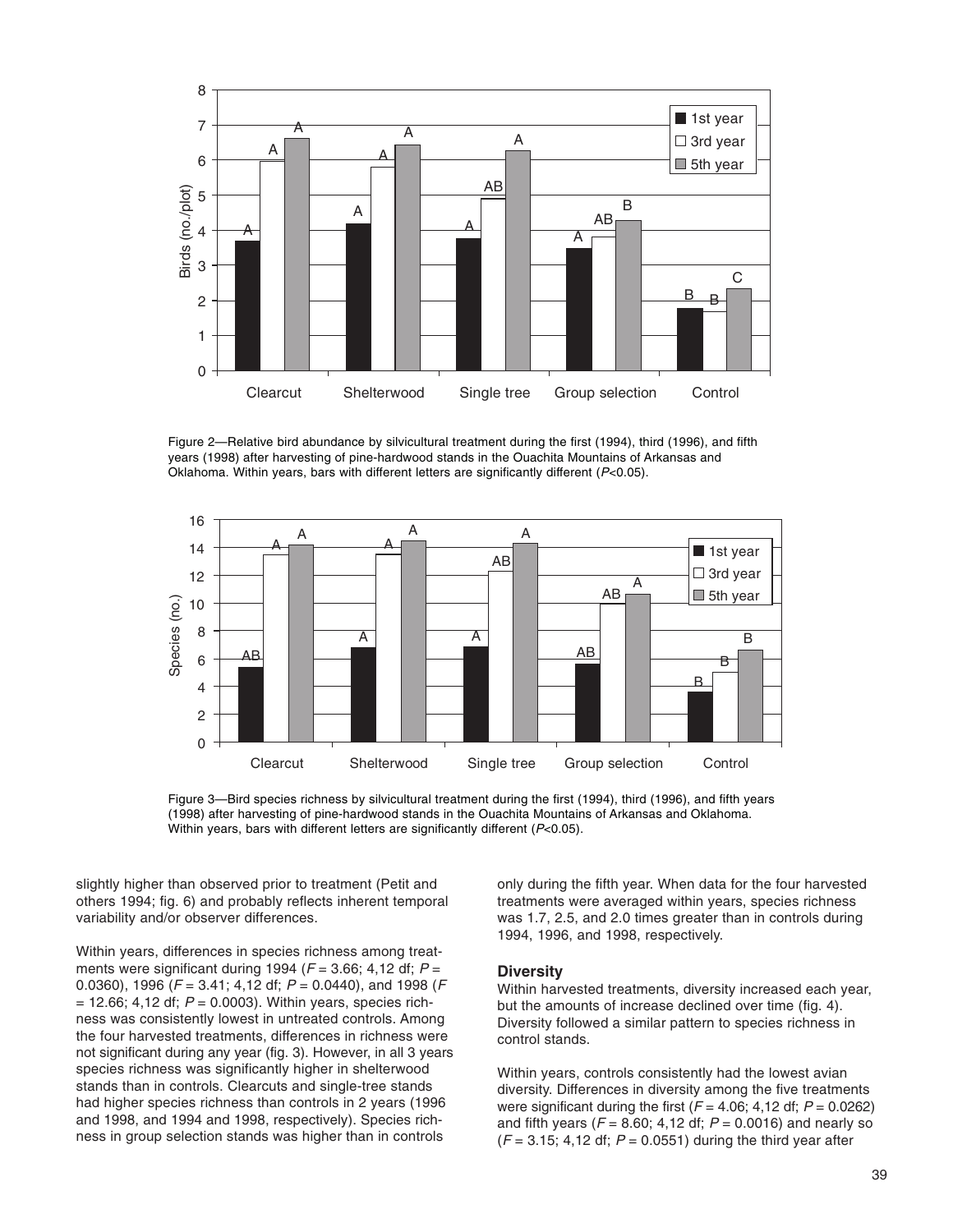

Figure 4—Bird diversity (Shannon-Weiner's index) by silvicultural treatment during the first (1994), third (1996), and fifth years (1998) after harvesting of pine-hardwood stands in the Ouachita Mountains of Arkansas and Oklahoma. Within years, bars with different letters are significantly different (P<0.05). No differences existed among treatments in 1996.

treatment. Bird diversity was significantly higher in shelterwood and single-tree stands than in controls the first year. By the fifth year, diversity was significantly higher in all four harvested treatments than in controls. When data for the four harvested treatments were averaged within years, avian diversity was 1.5, 1.6, and 1.4 times greater than in controls during 1994, 1996, and 1998, respectively.

#### **Evenness**

In shelterwood, single-tree, and group selection stands, evenness was somewhat higher in 1994 than in the other 2 years, while values for 1996 and 1998 were almost identical (fig. 5). Avian evenness in clearcuts and controls followed different patterns. Consequently, differences among treatments were not significant in 1994 ( $F = 1.53$ ; 4,80 df;  $P = 0.2011$ ), 1996  $(F = 1.06; 4.12$  df;  $P = 0.4197$ ), or 1998 ( $F = 1.75; 4.12$  df;  $P = 0.2029$ ).

#### **CONCLUSIONS**

Untreated, late-rotation stands occupying southerly aspects of the Ouachita Mountains seem to be characterized by low bird abundance, species richness, and diversity. However, our findings suggest that a variety of regeneration methods can be used to increase bird abundance, richness, and diversity through at least the fifth year after logging. The general pattern of these response variables suggests that they may be close to peak 5 years after treatment, but additional surveys are needed to substantiate this conclusion.

All stands were largely even-aged at study initiation. Consequently, stands that were selected for uneven-aged treatments are in a transition from an even- to an uneven-aged stand structure and will be for at least one or two additional harvest entries. Therefore, it is too early to draw definitive conclusions comparing uneven-aged treatments (single-tree



Figure 5—Bird evenness by silvicultural treatment during the first (1994), third (1996), and fifth years (1998) after harvesting of pine-hardwood stands in the Ouachita Mountains of Arkansas and Oklahoma. None of the within-year differences were significant (P>0.05).